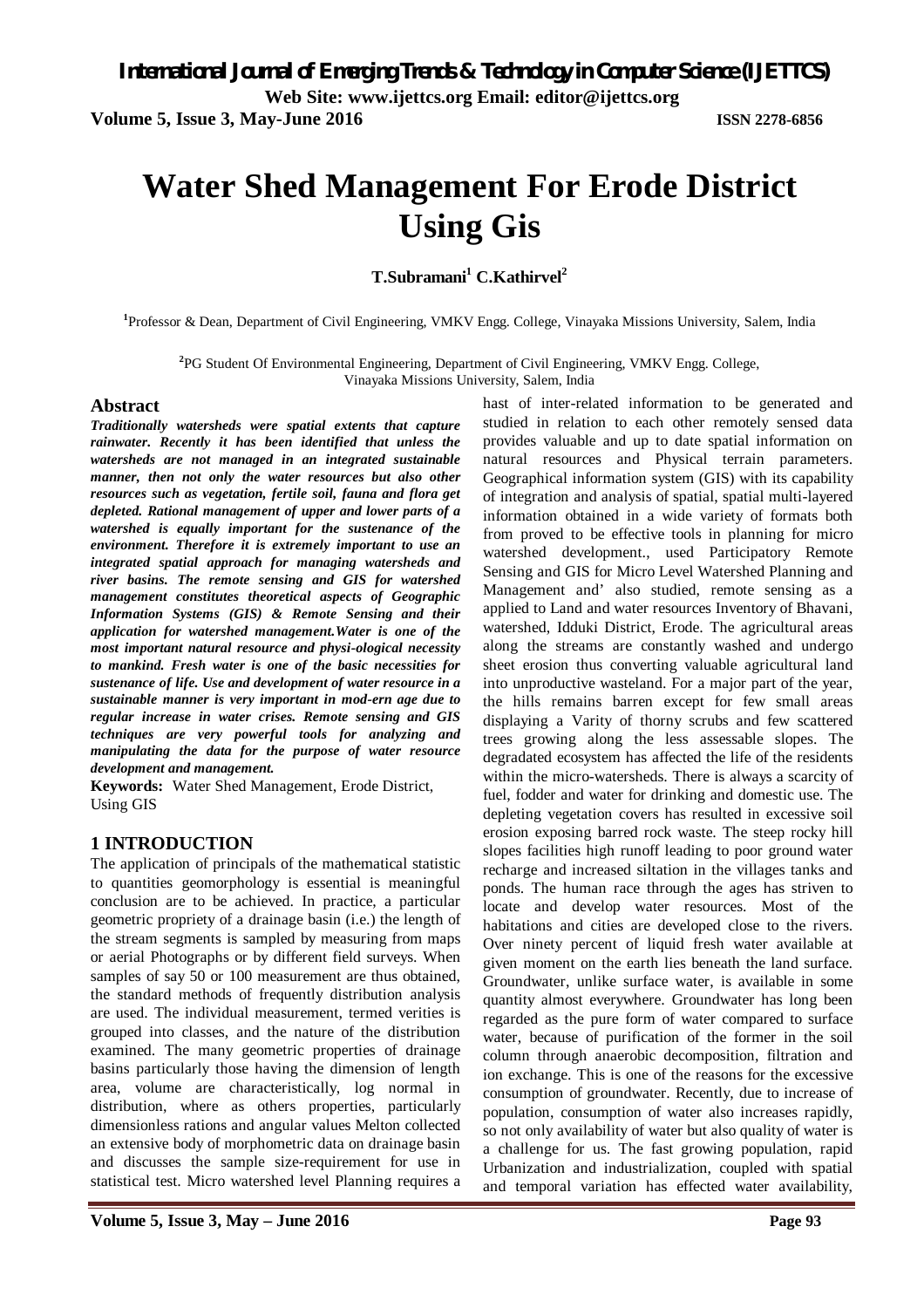### **Volume 5, Issue 3, May-June 2016 ISSN 2278-6856**

water quality problems etc.. The remote sensing and GIS technologies are being practiced for water resources development and management since the first Landsat satellite was launched in 23 July 1972 by NASA.

In succeeding years, several remote sensing satellites were launched for various purposes and of various resolutions, which provided a new dimension to the remote sensing technology. Now, most common remote sensing systems operate in one or several of the visible, infrared, or microwave portions of the EM spectrum. The series of satellites now known as LANDSAT launched by the US evolved in concept from the photographic observations of the early Mercury and Gemini orbital flights. Data from those manned earth orbital flights indicated the practice of observing from space orbits what is broadly referred to as "earth resources".

These observations and the thoughts they generated led to the NASA (National Aeronautic and Space Agency of the US) satellite program that developed the first satellite of the world called "Earth Re-sources Technology Satellite" (ERTS), which was launched in July 1972; it was later on renamed "Landsat-1" and the latest satellite in this series is Landsat-8 launched in 2013[55]. The reafter, the satellites were also launched by other countries such as former USSR, Japan, European Space Agency (ESA), India, France and Canada as well as China and Brazil. With the advancement of technologies, the nature of remote sensing itself has changed during past few decades from a relatively qualitative art relying on inference for information to a quantitative science capable of measuring system states in some cases. Thus, extensive improvements in the field of remote sensing have been made and it is still developing as an exploratory science to meet the growing challenges of the world. This re-view paper deals with the works conducted on ground water field using of Remote Sensing and GIS techniques

### **2. STUDY AREA**

Erode District lies on the extreme north of Tamil Nadu. It is bounded mostly by Karnataka State and also River Palar covers pretty long distance. To the East lies Namakkal and Karur Districts. Dindigal District is its immediate neighbour to the South and on the West, it has Coimbatore and Nilgiri Districts, as its boundaries. Thus Erode District is essentially a land-locked area having no seacost of its own. Erode District situated at between 10 36" and 11 58" North Latitude and between 76 49" and 77 58" East Longitude.



**Figure. 1** Erode District Map

The region comprised in the district can be portrayed as a long undulating plain gently sloping towards the river Cauvery in the south-east. The two major tributaries of river Cauvery viz. Bhavani and Noyyal drain the long stretch of mountains in the north. A part of the eastern boundary of the district is formed by river Cauvery, entering the district from Salem and flowing in a southernly direction. (Figure.2)





**Figure. 2** River Map Of Tamilnadu

#### **2.1 Jurisdictional Changes**

Erode District came into being as a result of the bifurcation of Coimbatore District, through the G.O.Ms.No.1917, Revenue dated 31.08.1979. Bhavani, Erode and Sathyamangalam taluks were included in Coimbatore district which had a composite character, at the beginning of the century. Of these, Sathyamangalam Taluk was renamed as Gobichettipalayam taluk retaining Sathyamangalam as a sub-taluk. In 1975, Sathyamangalam sub-taluk was upgraded into a taluk. In 1979 Perundurai Sub Taluk was upgraded into taluk. These five taluks were grouped together to constitute the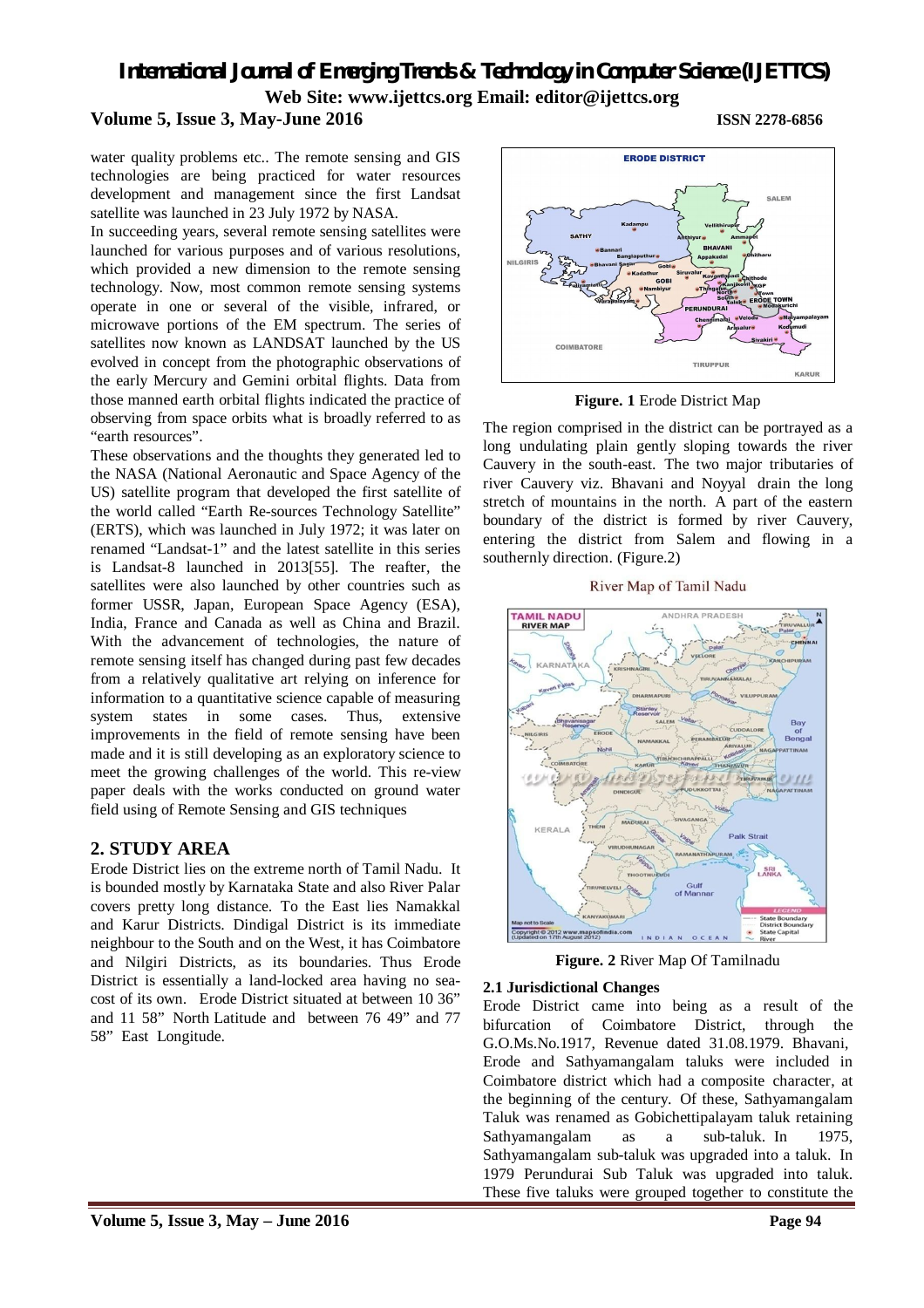#### **Volume 5, Issue 3, May-June 2016 ISSN 2278-6856**

new district of Erode. Now Erode District consists of 5 taluks viz., Sathyamangalam, Bhavani, Gobichettipalayam, Perundurai and Erode. There are 4 Municipalities in the district viz., Sathyamangalam, Bhavani, Gobichettipalayam, and Punjai Puliampatti. The other four Municipalities in the district viz. Periasemur, Kasipalayam, Surampatti and Veerappanchatram have been merged recently with Erode Corporation. There are 42 Town Panchayats, 230 Village Panchayats and 375 Revenue Villages. There are 14 Community Development Blocks in the district.

#### **2.2 Soils**

The soils of the district are mostly red sand and gravel with moderate amounts of red-loam and occasional black loam tracts. Vast stretches of the upland regions are mostly and gravelly. Red-loam occurs mostly in land under Kalingarayan channel and in beds of tanks in Erode Taluk and to some lesser extent in the valleys in Perundurai taluk. It also occurs in the hilly tracts of Bhavani taluk. Soils of Bhavani, Erode and Perundurai taluks are chiefly gravelly, stony and sandy of the red variety. Soils of Gobichettipalayam and Sathyamangalam taluks are mostly of the red sandy variety. Red loam is prevalent mostly in Gobichettipalayam and Perundurai taluks.

#### **2.3 Minerals**

Though the district cannot boost of great mineral wealth, it has a few varied items of significance. Both opaque and translucent varieties of fine quality of Feldspar is found abundantly in Erode taluk. Mica and Muscovite occur in Vairamangalam near Bhavani and near Punjai Puliampatti respectively. Asbestos is found to occur in a few places of Bhavani and Perundurai.Doddan Combai forest in Gobichettipalayam is bestowed with rich iron ore. This ore is found to be of very fine quality and rich in metal. Traces of gold also have been found in a few auriferous veins in Gobichettipalayam.

#### **2.4 Rivers**

Bhavani, Cauvery and Noyyal are the main rivers of the district. Other significant river is Palar in the North. Palar constitutes the boundary between Erode district and Karnataka State in the North. The Bhavanisagar main canal along with the above mentioned rivers provide proper drainage and facilities for assured irrigation in the district. Bhavani rises in the silent valley in Palghat ranges in the neighbouring State of Kerala after receiving Siruvani, a perennial stream of Coimbatore District and gets reinforced by the Kundah river before entering Erode District in Gobichettipalayam. Bhavani is more or less a perennial river fed mostly by the South-West monsoon. North-East monsoon also supplements its water resources. This river runs for over hundred miles through Erode District traversing through Bhavani and

Gobichettipalayam taluks. It feeds the Bhavanisagar reservoir which takes an easterly course flowing through Gobichettipalayam, Sathyamangalam and Bhavani taluks before it ultimately joins river Cauvery on the Salem borders.

#### **2.5 Land And Landuse Pattern**

As per revenue land records, the total geographical area of the district is 572,264 hectares. Of those 199,389 hectares have been brought under cultivation as net area sown. This accounts for34.8% of the total area of the district. Area sown more than once is 25,397 hectares i.e. 12.73% of the total net area sown. Total cropped area is 224,786 hectares i.e. 39.2% of the total area in the district. Forests account for 227,511 hectares i.e. 39% of the total area. Cultivable waste has been reduced to mere 1707 hectares in the district. Less than 9.2% of the total area is put to non-agricultural use (53,004 hectares). However, 14.5% is accounted for by fallow lands (83,368 hectares). Trees, crops, groves, Orchards etc. together account for about 0.6% of the total area in the district. Of the 199,389 hectares brought under cultivation, 25397 hectares are sown more than once, thus enhancing the total area cropped to 224,786 hectares. If this is taken into account, the percentage of total cropped area to total area of the district will work out to 39.2% thus publishing better utilization of available land resources in the District.

#### **2.6 Irrigation**

The sub-soil in most parts of the district being sandy and surface soil thin and of poor quality, the farmers have to depend heavily on irrigation facilities. The uncertain aspects of North-Eastern monsoon and not too favorable contribution from the South-West monsoon make the plight of local agriculturists miserable. The chief sources of irrigation in the district are the canals and wells and these constitute the main stay of the farmers. As noted earlier, the main sources of irrigation are the canals and wells.



**Figure. 3** Methods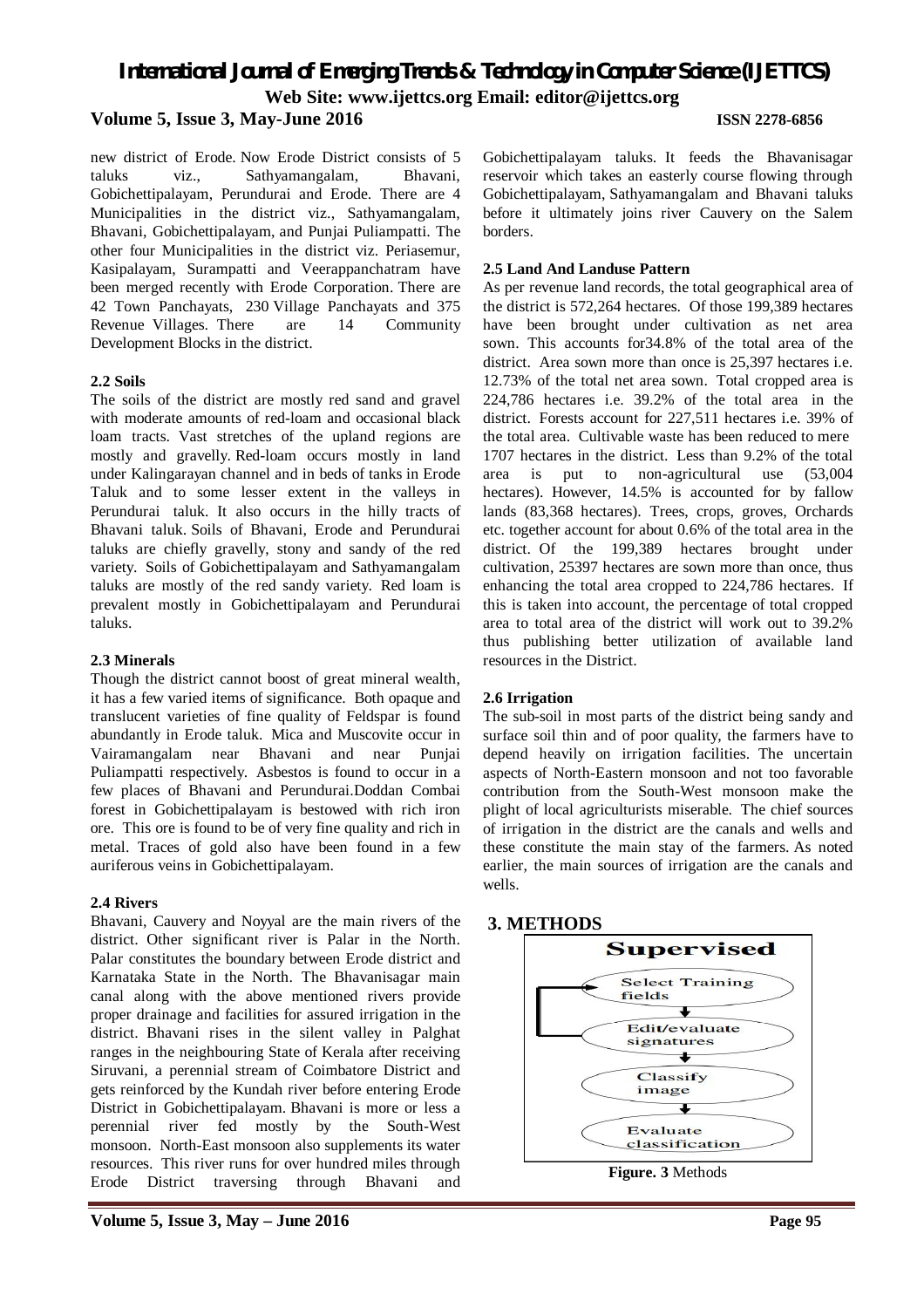### **Volume 5, Issue 3, May-June 2016 ISSN 2278-6856**

#### **3.1 Training Set**

Training: The process of defining criteria by which patterns or features are recognized. Signature: Result of training that defines a training sample or cluster parametric based on statistical parameters that assume a normal distribution (e.g., mean, covariance matrix) and non parametric are not based on statistics but on discrete objects (polygons) in feature space. (Figure.4)

#### **3.2 Supervised Training Set Selection**

- **Objective:** Selecting a homogenous (unimodal) area for each apparent cluster.
- **Digitized polygons**: High degree of user control often results in overestimate of cluster variability.
- **Seed pixel**: Region growing technique are used to reduce within class variability; works by analyst setting threshold of acceptable variance, total pixels, adjacency criteria (horizontal or vertical diagonal).

#### **3.3 Training Stage**

Training/Test Area classification: look for misclassification between classes; training areas can be biased; better to use independent test areas • Quick alarm classification: on-screen evaluation of all pixels that fall within the training decision region (e.g. parallelepiped) (Figure.5)



**Figure. 4** Supervised Training Set Selection



**FIGURE 5** Shows How To Edit Signature From Satellite Image In Erda

#### **3.4 Spatial Distribution Of Land Use Categories-1990**

Landsat TM imagery of 11 April 1990 was visually analyzed and classified different kinds of land use in Erode District. The spatial distribution of land use was assessed geographically and their aerial extent quantified and shown in the Table 1. The histogram of land use spatial distribution and the different categories of land use and land cover features are classified under levels. (Figure.6)



**Figure 6** Land Use And Land Cover Map

Figure. 7 shows Forest Cover Map Of Erode -1990



**Figure. 7** Forest Cover Map Of Erode -1990

**3.5 Spatial Distribution Of Land Use Categories-2000**  Landsat TM 17 April 2000 satellite image downloaded from USGS website was visually analyzed and classified different kinds of land use in Erode District. The spatial distribution of land use was assessed geographically and their aerial extent quantified and shown in the Table 1. The histogram of land use spatial distribution are shown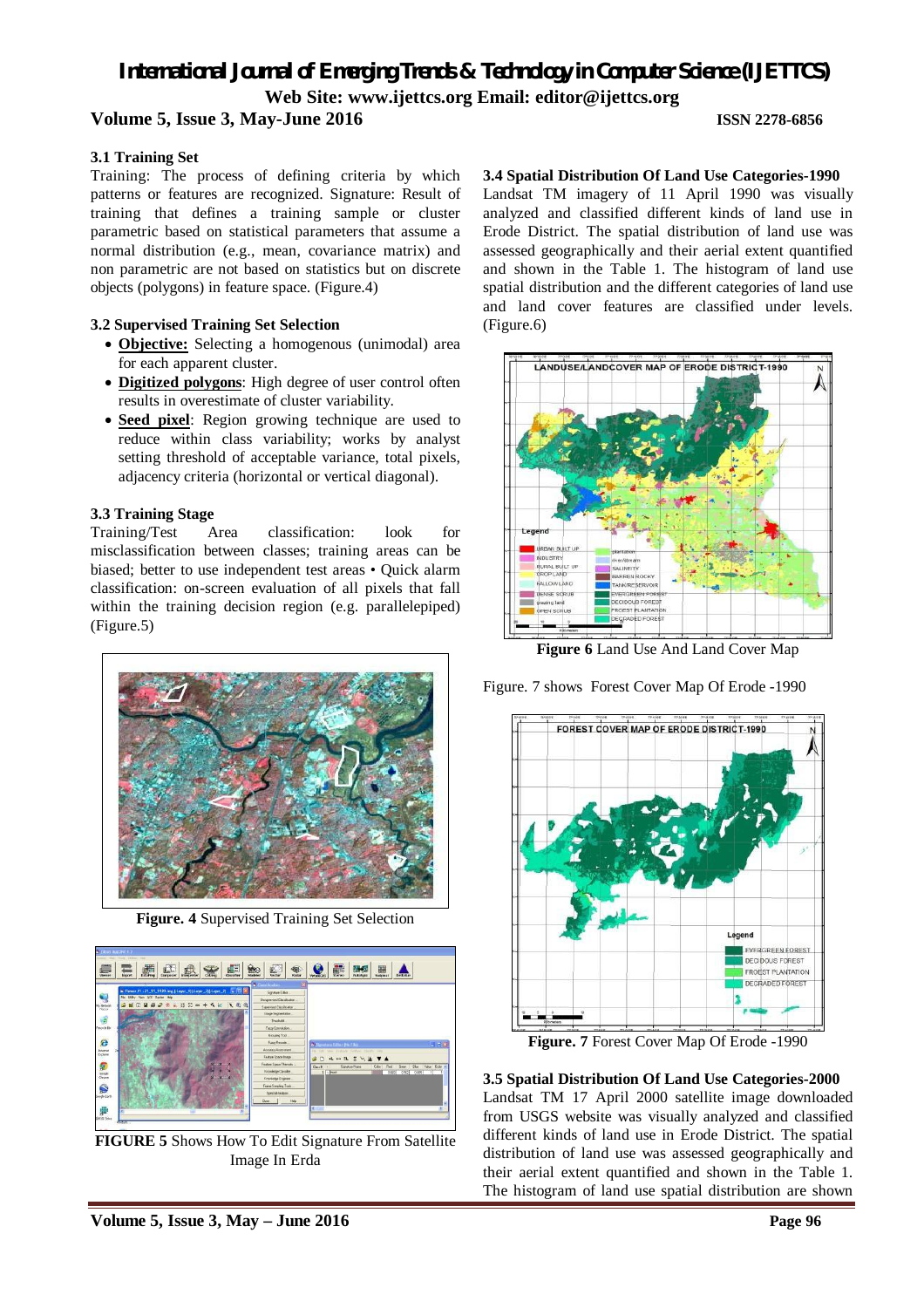# *International Journal of Emerging Trends & Technology in Computer Science (IJETTCS)* **Web Site: www.ijettcs.org Email: editor@ijettcs.org Volume 5, Issue 3, May-June 2016 ISSN 2278-6856**

in Figure 8 .The different categories of land use and land cover features are classified under level I and II .

|  | <b>Table 1</b> Land Use/ Land Cover Statistics Of 2000 |
|--|--------------------------------------------------------|
|--|--------------------------------------------------------|

| S.No | Level I  | Level II       | Area in Hectare | Area in % |
|------|----------|----------------|-----------------|-----------|
|      | Built up | UrbanBuilt Up  | 6362.13         | 1.11      |
|      |          | Rural Built Up | 15966.70        | 2.77      |
|      |          | Industry       | 1205.66         | 0.21      |



**Figure 8** Land Use/ Land Cover -2000

Figure. 9 shows Forest Cover Map Of Erode -2000



# **3.6 Land Use Change Detection (1990-2000)**

The land use change detections from 1990 to 2000 reflect that changes especially in the crops has increased 19.57% and plantation crops has decreased -51.81%. Cultivation practices has increased mainly due to human population growth who exerted in agriculture actives for their survival, increasing number of irrigation wells and free electricity for agriculturalist announced by the Government of TamilNadu , in July 1989. Built-up land

has increased 43.32% due to high growth rate of human population. Decreasing trend of land use is also due to industry increased 197.77% It was observed that the - 37.24% of Evergreen forest and Deciduous forest to 51.56% has increased in the reserved forest and open scrub has decreased to -31.62. Salinity land is found to occur in and around land. It was observed that the 97.40% affected the useful land. (Figure.10)



**Figure. 10** Histogram Of Land/Land Cover Classification Of 1990

# **4. WATERSHED MANAGEMENT**

Restoring watersheds, improving water quality, and protecting aquatic habitats are clear goals of the Forest Service. Many partnerships exist among Federal, State, and local governments, as well as private landowners, to inventory riparian resources and restore critical riparian habitat. Water management across jurisdictional boundaries, however, requires a great deal of cooperation and understanding among vastly different groups and individuals. Geospatial technologies such as remote sensing and geographic information systems (GIS) have proven to be invaluable tools for collecting resource baseline data and establishing common ground to discuss watershed management constructively.

The digital, color-infrared (DCIR) camera is a practical tool for acquiring imagery along river corridors and generating detailed hydrologic and vegetation information. Resource specialists can use this technology to characterize riparian systems over large areas and aid compliance with the Clean Water Act (CWA), Endangered Species Act (ESA), and Pacific Northwest Forest Plan (PNFP). To support watershed restoration, the Rogue River National Forest, the Medford District Bureau of Land Management, and the Remote Sensing Applications Center (RSAC) jointly developed a practical and operational set of procedures to assess riparian and aquatic resources.

#### **4.1 Need For The Study**

Now a days water scarcity increases rapidly due to decrease of ground water. The ground water is also polluted due to various artificial man-made activities. Due to this, quality of the water is reduced. This will produce various adverse impacts on human beings, animals and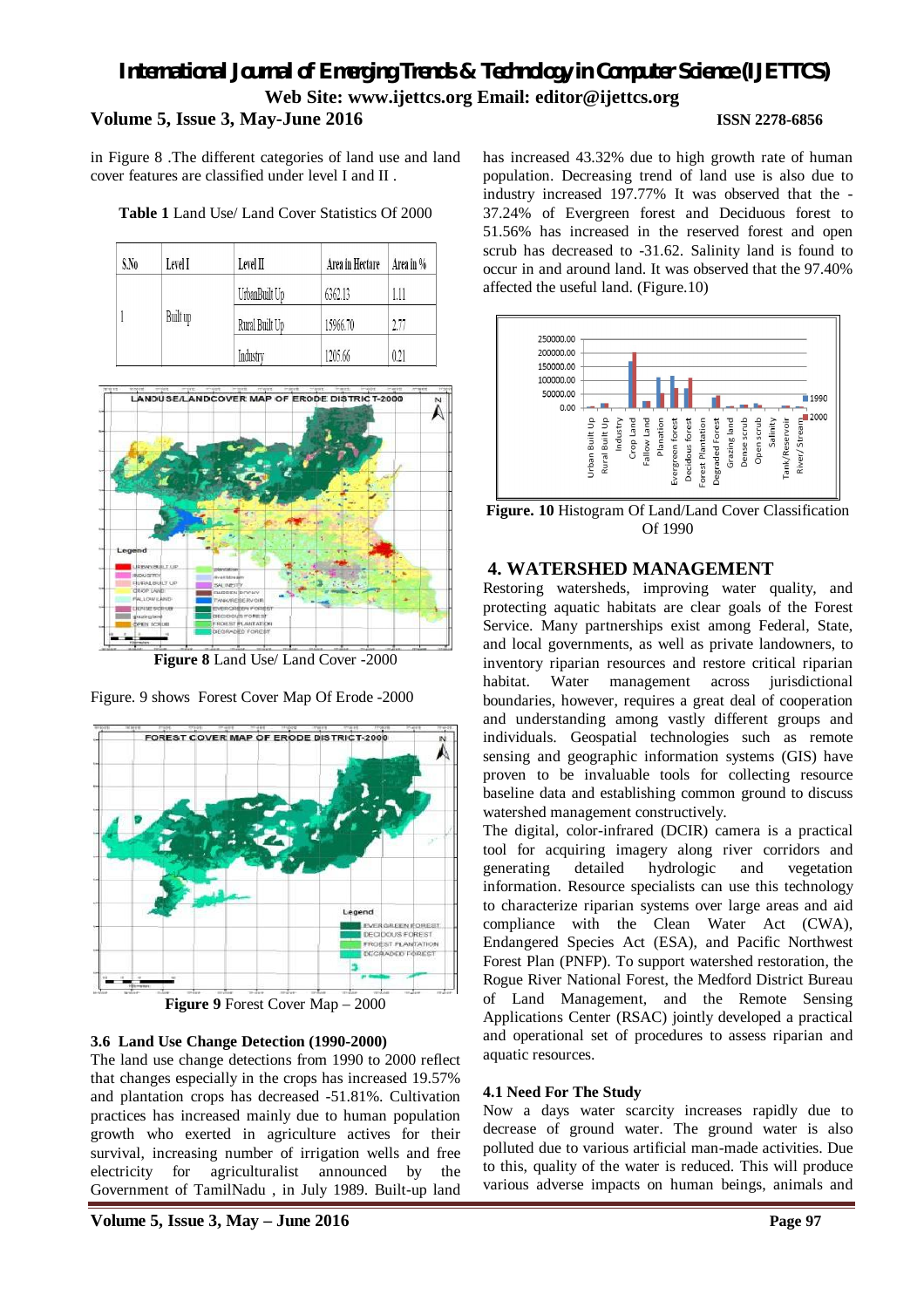# *International Journal of Emerging Trends & Technology in Computer Science (IJETTCS)* **Web Site: www.ijettcs.org Email: editor@ijettcs.org Volume 5, Issue 3, May-June 2016 ISSN 2278-6856**

plants.Therefore, it is necessary to monitor the water quality.

#### **4.2 What Is Watershed Management**

A watershed is an area of land that drains into a common water body, such as a river or lake. A watershed can also be also known as a basin or a catchment. A watershed is an ecosystem with complex interacting natural components. Human activities have a direct influence on the quality and quantity of surface water, groundwater and other natural resources in the watershed. Upstream activities influence river flows and water quality downstream. Surface and groundwater systems have a limited tolerance for stress, and long term problems can develop that are costly and difficult to remediate.

By its very nature, watershed management must be integrated and address both water and the related land resources that affect or are affected by water. Water includes floods and droughts, surface water and groundwater, water supply and water quality. Related land resources include streams, wetlands, forests, soil, fisheries, flora and fauna. The premise that "everything is connected to everything else" lies at the heart of watershed management. By understanding the natural functions of a watershed before change occurs, harmful impacts on the system can be identified so that prevention, remediation, or improvements can be incorporated into management plans. Watershed management is not so much about managing natural resources, but about managing human activity as it affects these resources. The drainage area of the river provides the natural boundary for managing and mitigating human and environmental interactions. Because human activity includes actions by governments, municipalities, industries, and landowners, watershed management must be a co-operative effort. Effective watershed management can prevent community water shortages, poor water quality, flooding and erosion. The expense of undertaking watershed management is far less than the cost of future remediation.

#### **4.3 Relationship Of Watershed Management To Water Supply**

Water supply typically means water piped to households and businesses by a municipality or water utility.Water supply also means water taken by households for domestic use or livestock watering, by farmers for crop irrigation, and by rural industry for processing or washing. More recently, environmental concerns have led water managers to acknowledge the water needs of aquatic/fishing functions and wetland functions, in effect representing other competing users of the water resource.

#### **4.4 Watershed Characterization And Assessment**

GIS has been widely used in characterization and assessment studies which require a watershed-based approach. Basic physical characteristics of a watershed

such as the drainage network and flow paths can be derived from readily available Digital Elevation Models (DEMs) and USGS's National Hydrography Dataset (NHD) program.This, in conjunction with precipitation and other water quality monitoring data from sources such as EPA's BASINS database and USGS, enhances development of a watershed action plan and identification of existing and potential pollution problems in the watershed.

#### **4.5 Successes In Watershed Management**

#### **4.5.1 Restoring Multiple River Corridor Values And Uses By Choosing Most Cost-Effective Strategies**

A local wastewater treatment plant was targeted for an expensive upgrade to reduce nitrate levels believed to be responsible for an ammonia toxicity problem in Boulder Creek. Intensive-survey monitoring of River indicated a number of other factors could be contributing to the decline of the diverse fish populations from the Creek's mountain canyon to its high plains. For example, stream monitors found stream habitat so degraded that it was unsuitable for most forms of aquatic life and could be contributing to the buildup of toxic concentrations of ammonia in the water. A physical habitat restoration program was undertaken to restore the complexity of the stream channel, stabilize the stream banks, revegetate the riparian corridor, create buffer strips to reduce agricultural and grazing runoff, and rebuild diversion and return flow structures to minimize impacts on aquatic habitat. Because of limited funding, key portions of the channel were prioritized and targeted for restoration.

#### **4.5.2 Water Supply Protection**

In the mid-eighties, several counties in the rapidly urbanizing area of Virginia developed a comprehensive land use plan for the Occoquan Reservoir watershed and adopted zoning ordinances regulating the location, type, and intensity of future land uses. This was done after maximizing the limits of treatment technology for the wastewater treatment plants discharging into the tributaries upstream of the reservoir and after intensive data collection and model development. multiple objectives such as:

- Improved Transportation System
- Economic Development
- Efficient Provision Of Community Services

#### **4.6 Watershed Hydrology**

A watershed represents a unique physical unit within which water moves continuously in a cycle that begins with rain or snow. Within the watershed landscape, plant leaves will intercept some rain and snow, where it will evaporate back into the air. Rainwater and melted snow may infiltrate the soil or flow overland to be stored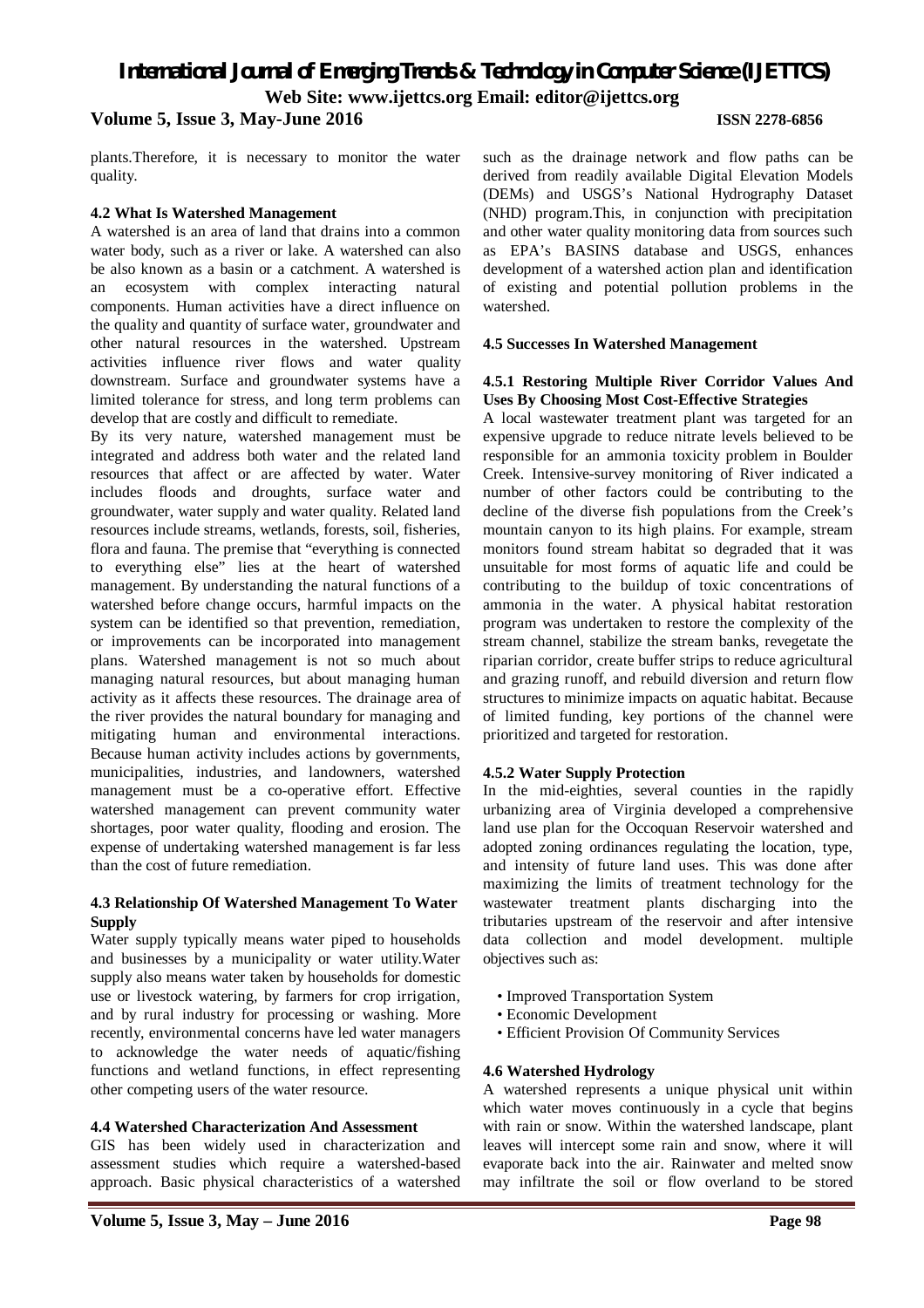### **Volume 5, Issue 3, May-June 2016 ISSN 2278-6856**

temporarily in depressions, wetlands or lakes. Groundwater forms when surface water seeps through the soil to varying depths and collects in aquifers. Groundwater can remain stored underground and then reemerge as springs or discharges to rivers, lakes or wetlands, within a period varying from a few days to thousands of years.

Natural watershed characteristics, such as geology, climate, landform, soils, and vegetation influence the processes responsible for water cycling. Therefore, these characteristics help determine how much water is available as surface supplies in rivers or lakes, or as groundwater in aquifers.Climate affects the watershed directly by the distribution of rainfall and temperature. Variations in rainfall can be described by the intensity and type of storms, which in part influence groundwater recharge, streamflow and flooding patterns. Light rainfall that extends over a long duration has more time to infiltrate the soil and replenish groundwater supplies. Alternatively, high intensity thunderstorms that deposit large volumes of rainwater in a relatively short period of time cause rapid overland runoff and flash flooding of rivers and streams.

The shape of the land, determined by geology and weather, greatly influences drainage patterns. The density of streams and the shape of a watershed, in turn, affect the rate of overland runoff relative to infiltration. Soil types influence the rate of water movement. For example, finely grained soils, such as clays, have very small spaces between soil particles, inhibiting infiltration and thus promoting greater surface runoff. Conversely, coarse soils, such as sands, have larger pore spaces allowing for greater rates of infiltration and reduced runoff. Soil texture, structure, moisture holding capacity and local topography are important factors determining the susceptibility of land to erosion.

#### **4.7 Current Issues In Water Management growth**

A major watershed issue is keeping the watershed healthy (economically, socially and environmentally) while accommodating growth. Urban areas are progressively looking for additional surface and groundwater supplies. Increasingly, these supplies are being depleted by others or are being contaminated by pollutants. Growth management includes planning ahead for determining appropriate land uses, ensuring adequate water supply; protecting surface and groundwater quality; allocating water with consideration for long-term planned commitments to future water supply and the environmental needs; and planning growth with consideration for the river and groundwater system capacity to receive wastewater.

#### **Surface Water And Groundwater Quality**

Water supply for both human consumption and for maintaining aquatic/fishing resources is dependent on maintaining adequate quality in surface water and groundwater.

#### **Water Allocation**

Water allocation will become an increasing issue as growth proceeds. Increasing population and intensif ication of agriculture both result in an increase in water use. Instream demands include recreational and industrial uses (i.e., hydroelectric production, navigation). The aquatic ecosystem, including fisheries, wetland and riparian habitats, is also dependent on a sustainable supply of water for its existence.

#### **River System Capacity For Wastewater**

At a watershed scale, surface water is used to dilute effluent from sewage treatment plants and a variety of non-point sources of pollution. A watercourse's capacity to assimilate contaminants is directly dependent on the quantity and quality of water available for dilution.

#### **Contaminant Pathways And Treatment Processes**

The water cycle serves as a pathway for the transport of natural and introduced materials that influence the quality of the water. However, there are natural purification processes operating within the watershed that help protect the integrity of water supplies and overall environmental health.

#### **4.8 Watershed Restoration**

Watershed restoration studies generally involve evaluation of various alternatives and a GIS provides the perfect environment to accomplish that efficiently and accurately.GIS has been used for restoration studies ranging from relatively small rural watersheds to heavily urbanized landscapes. Coupled with hydrodynamic and spatially explicit hydrologic/water quality modeling, GIS can assist in unified source water assessment programs including the total maximum daily load (TMDL) program. As an example, alternatives for restoring a water body or a watershed can be studied by creating digital maps that show existing conditions and comparing them to maps that represent the alternative scenarios. GIS can also provide a platform for collaboration among researchers, watershed stakeholders, and policy makers, significantly improving consensus building and offering the opportunity for collaborative work on interdisciplinary environmental policy questions. The integrating capabilities of a GIS provide an interface to translate and emulate the complexities of a real world system within the confines of a digital world accurately and efficiently.

#### **4.9 Components Of Watershed Management**

#### **4.9.1 Entry Point Activity (Epa)**

Entry Point Activity is the 1rst formal project intervention which is undertaken after the transect walk, selection and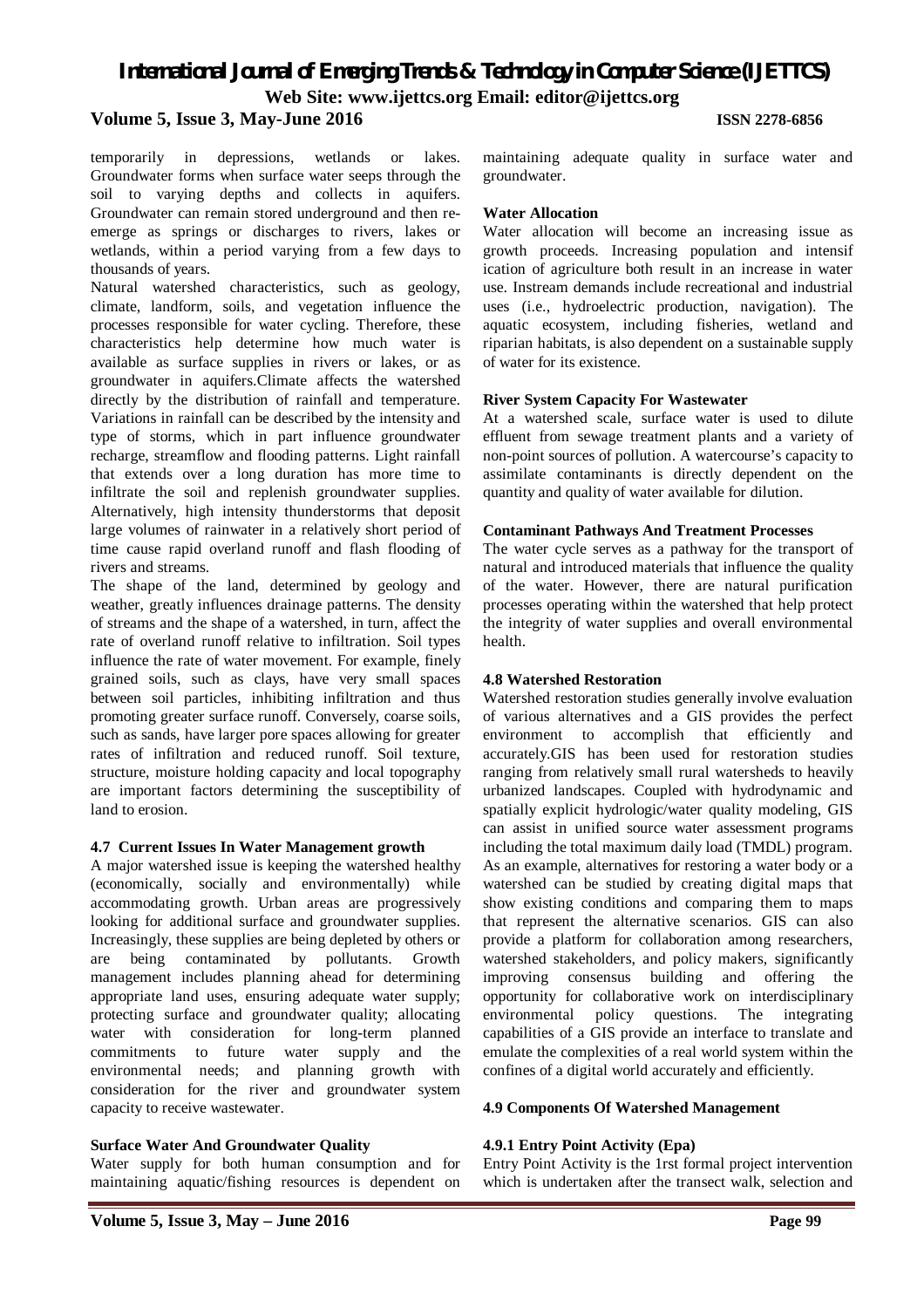### **Volume 5, Issue 3, May-June 2016 ISSN 2278-6856**

1nalization of the watershed. It is highly recommended to use knowledge based entry point activity to build the rapport with the community. Direct cash based EPA must be avoided as such activities give a wrong signal to the community at the beginning for various interventions. Details of the knowledge-based EPA to build rapport with the community ensuring tangible economic bene1ts to the community members are described here.

#### **5.9.2 LAND AND WATER CONSERVATION PRACTICES**

Soil and water conservation practices are the primary step of watershed management program. Conservation practices can be divided into two main categories:

In-situ and 2) Ex-situ management. Land and water conservation practices, those made within agricultural 1elds like construction of contour bunds, graded bunds, 1eld bunds, terraces building, broad bed and furrow practice and other soil-moisture conservation practices, are known as in-situ management.

## **5. GIS APPLICATION FOR WATER RESOURCE MANAGEMENT**

Remote sensing (RS) is the science and art of obtaining in-formation about an object, area, or phenomenon through the analysis of data acquired by a device that is not in contact with the object area, or phenomenon under investigation. Remote sensing is the science of acquiring information about the Earth's surface without actually being in contact with it. This is done by sensing and recording reflected or emitted energy and processing, analyzing, and applying that information.

The radiation emitted or reflected from various objects are of different amount. Same the emitted or reflected radiations are recorded by various sensors. Various sensors have different type of bands which records specific ranges of electromagnetic radiation (EMR). Every radiation or light is made of Electro-magnetic energy and reflected according to the surface or object interacted with. Generally, smooth surface reflects more radiations that's why the tones recorded by the sensors are light. In the case of surface water, the most of the radiations are transmitted through water so they provide generally dark tone. For the management and development of water resources, re-mote sensing data provides a platform for doing initial and fast survey. Although, very few remotely sensed data can be directly applied in hydrology, such information is of great value since many hydrological relevant data can be derived from remote sensing information. However, the use of RS technology involves large amount of spatial data management and re-quires an efficient system to handle such data. From the ground water point of view, occurrence and movement of groundwater is mainly controlled by many factors such as rock type, landform, geological structures, soil, land use, rainfall etc.Remote sensing based groundwater prospect zone map serves as a

base for further exploration using hydro geological and geophysical methods to locate well sites. Remote Sensing data and GIS play a rapidly increasing role in the field of hydrology and water resources development.Remotely sensed data are most useful where they are combined with numerical modeling, geographic in-formation systems, and ground-based information.Selection of suitable sensors has definitely a cutting edge on natural resource exploration and management including groundwater. Parameters relevant for hydrogeology are spatially distributed and may show significant temporal variability. Earth Observation (EO) data, when used jointly with in situ data, can provide an essential contribution for the creation of inventories of sur-face water resources, the extraction of thematic maps relevant for hydrogeological studies and models (land cover, surface geology, lineaments, geomorphology) or for the retrieval of geophysical parameters; water quality, temperature, soil mois-ture etc. (Gert et. al., 2000).Concentration of drainage density and lineament density also helps the infiltration ability of the groundwater system.Remote sensing, GIS and MIF techniques are found efficient to minimize the time, labor and money and thereby enable quick decision making for Sustain-able water resources management.

#### **5.1 Approaches Of GIS Application In Watershed Management**

The integrated approach of GIS and Remote Sensing is being recognized universally as the unique highly effective and extremely versatile technology for evaluation, management and monitoring of natural resources and environment. With the concept of multidisciplinary integrated approach got an impetus in monitoring and management of resources and environment.

#### **5.3.1 Watershed Management Decision Support System**

There is a growing consensus that an effective way to control non-point source pollution and enhance the longterm sustainability of agriculture and rural communities is through locally based planning and management at the watershed scale. Coordinated resource management of a watershed requires the simultaneous consideration of physical and socioeconomic interrelationships and impacts. In order to address these considerations, it is necessary to integrate a large amount of spatial information and knowledge from several disciplines. To be useful, the information and knowledge must be made available to decision makers in a rational framework.

#### **5.3.2 For Bmp Assessment Model Using GIS**

Best management practices (BMPs) as storm water control systems are widely used in agricultural and urban areas to prevent flooding, reduce soil loss, provide water retention, and most importantly reduce pollutant loadings to receiving water bodies (Chen et al., 1995). BMP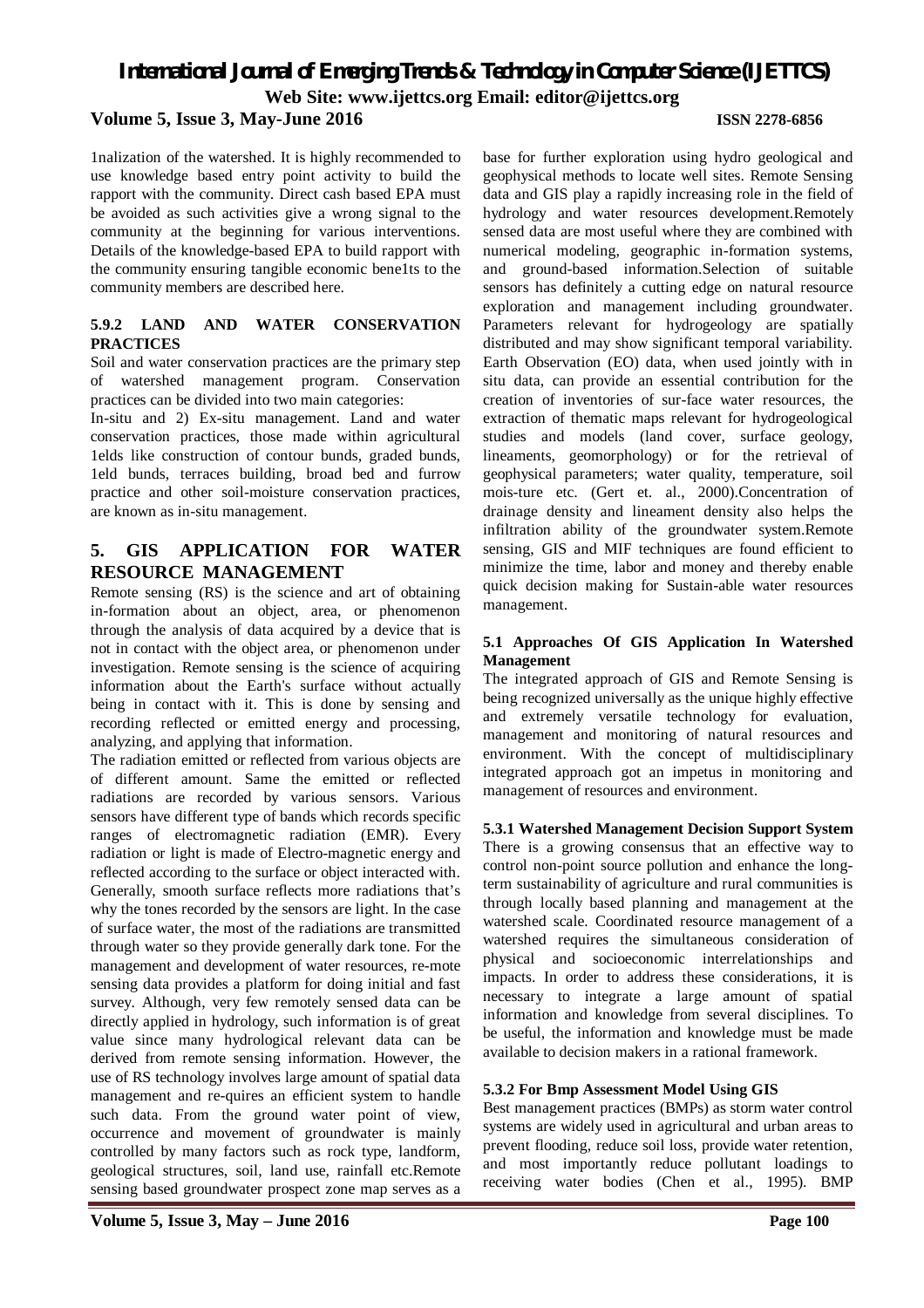#### **Volume 5, Issue 3, May-June 2016 ISSN 2278-6856**

performance varies from site to site and season to season. A user-friendly tool is needed to evaluate the performance of BMPs, project future storm water quantity and quality in drainage systems, and identify key design parameters to improve BMP pollutant removal efficiencies.

#### **5.3.3 GIS As An Integrating Instrument For Micro-Watershed Planning And Management**

Micro-watershed planning has been conceived and adopted for holistic development of rain-fed farming in recent years. Watershed Management is fast becoming a blue print for agricultural development in most parts of the country today. The ultimate goal of watershed management is to achieve and maintain a balance between resources development to increase the welfare of the population and resource conservation to safeguard resources for future exploitation and to maintain ecological diversity both for ethical reasons and as an assumed prerequisite for the survival of mankind. A micro-watershed, as defined by Bali in 1978, ranges in between 1-10 sq km or 100-1000 hectares.

#### **4.3.5 Groundwater Modeling In Watershed**

GIS applications are beneficial in terms of watershed management issues, such as locating possible sites suitable for groundwater recharge, because:

- A large amount of the information required (soils, land-use, and slope maps) to evaluate potential recharge sites currently exists in digital format.
- GIS allows a great number of factors to be viewed on uniform media.
- GIS has the ability to update information on features and corresponding data. This is essential for water resource management projects
- A GIS database provides decision-makers with a comprehensive visual and tabular means for analyses on which to construct and support decisions.
- Utility of this type of database would be for regional and city planners as well as for water supply and water quality monitoring.

Groundwater modeling is an attempt to replicate the behaviors of natural groundwater or hydrologic system by defining the essential features of the system in some controlled physical or mathematical manner. Modeling plays an extremely important role in the management of hydrologic and groundwater system.

# **5.ADVANTAGES OF WATERSHED PLANNING**

**5.1watershed Management Help Provide Adequate Clean Drinking Water**

**5.1.1 Seeing The Big Picture**

This section describes how the watershed management process can aid decision-makers, planners, engineers, ecologists, and citizens in obtaining adequate, clean drinking water and at the same time ensuring that environmental concerns are being addressed. The watershed plan is used as a blueprint for managing and protecting groundwater and surface water supplies. It is at this time future water supplies are identified, risks of contamination are assessed, and the plans for water supply protection are put into place.

#### **5.1.2 Managing Watershed Groundwater Supplies (Aquifers)**

A regional groundwater analysis is usually carried out as part of an overall watershed study to help answer these questions. The municipality carries out more detailed well field studies after the regional analysis is completed. The four stages in the analysis are: defining the aquifer system, defining the aquifer characteristics, installing a monitoring system, and modelling the aquifer system. This analysis determines the safe yield of the aquifer, the environmental impacts of increased withdrawals, and requirements for groundwater protection.

An understanding of regional groundwater flows and their interrelationship with surface water can be obtained by the application of water budget and groundwater flow modelling. This is presently done by the Grand River Conservation Authority in co-operation with its member municipalities. More detailed smallscale groundwater studies to define groundwater protection areas and optimize well field operations are usually carried out by municipalities after the regional analysis has been completed.

#### **5.1.3 Managing The Regional Groundwater System**

Under the present planning, there has been a shift in responsibility for land use decisions away from the provincial level of government to the local level. Groundwater is no different. Before the 1980s, the Ministry of the Environment carried out several regional groundwater studies. Since the1980s, little work was undertaken to understand groundwater movement on a regional or watershed scale.

#### **5.1.4 Monitoring The Aquifer System**

A monitoring network is necessary to evaluate existing and future conditions dealing with groundwater quantity and quality. Because it may take years to detect slow moving groundwater contaminants at the wellhead intake, monitoring ambient groundwater conditions provides an early alert to trends in groundwater quality.

#### **5.1.5 Protecting The Aquifer System**

A comprehensive groundwater management strategy must address protection of the water sources, management of water use, and management of land use that may present a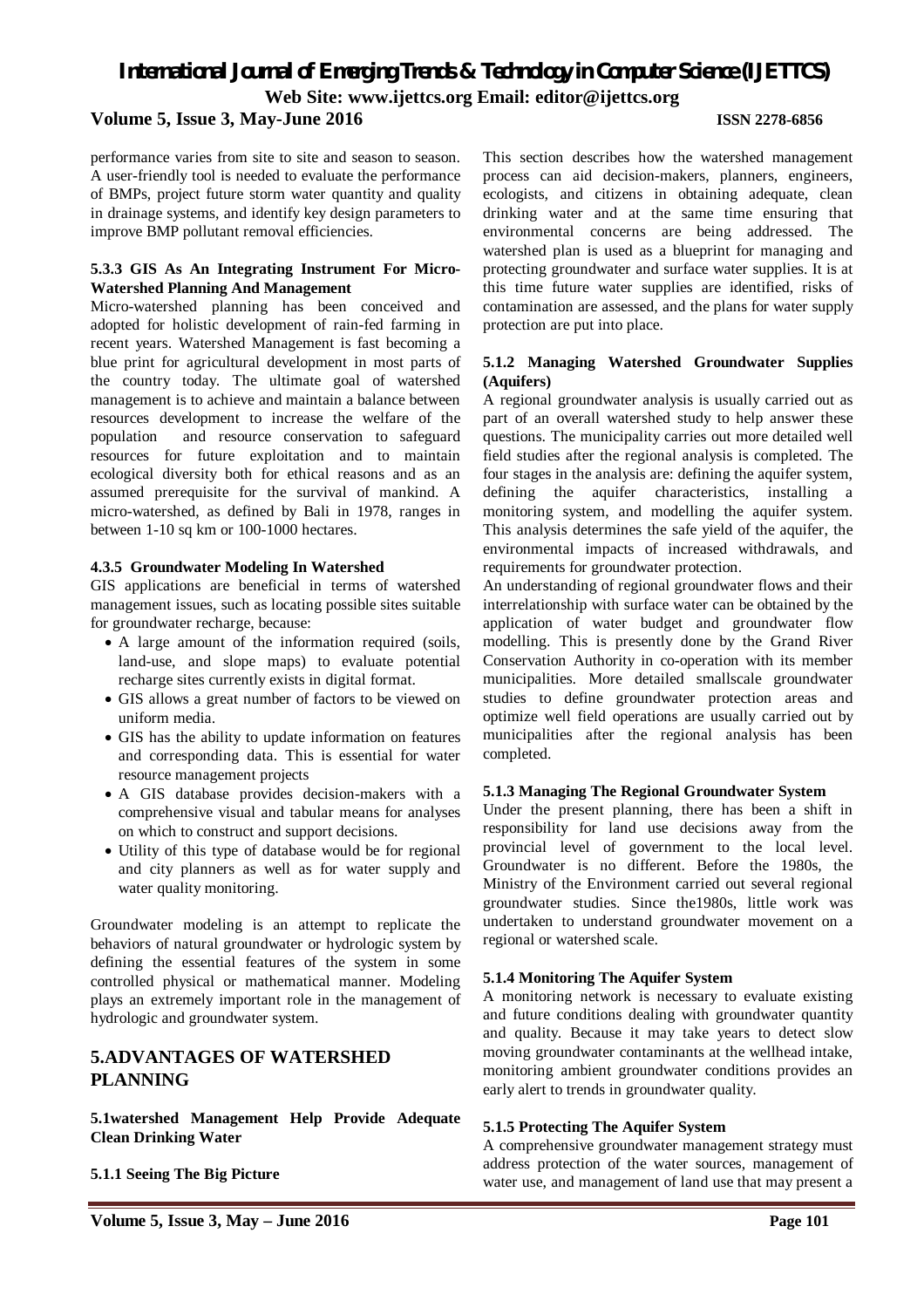#### **Volume 5, Issue 3, May-June 2016 ISSN 2278-6856**

source of contamination. The sensitive groundwater areas indicated by the regional mapping can be protected by identifying them in municipal official plans and developing appropriate policies. Development in these areas should be limited or prohibited.

Over pumping of the aquifer system can be regulated under the Ontario Water Resources Act administered by the MOE. A good knowledge of the regional groundwater system can make it easier to interpret requests for increased withdrawals in the context of the needs of current users, their long term plans and

the requirements of the natural environment.

### **6. CONCLUSION**

Remote sensing and GIS methods permit rapid and cost effective natural resource survey and management. Moreover, remotely sensed data serve as vital tool in groundwater prospecting and management. The remote sensing data helps in fairly accurate hydrogeomorphological analysis and identification and delineation of land features. Remote sensing is not applicable directly for the ground water purpose. Groundwater occurrence being subsurface phenomenon, its identification and location is based on indirect analysis of some directly observed terrain features like geological and geomorphic features and their hydrologic characters of lithology, hydrogeomorphology and lineament is been taken up. Satellite remote sensing provides an opportunity for better observation and more systematic analysis of various geomorphic units, lineament features, following the integration with the help of Geographical Information System to demarcate the groundwater potential zones.

Furthermore, monitoring of water quality can be achieved with the aid of remote sensing techniques at least to a certain extent. The detailed reviews presented in this paper indicated that the current applications of RS and GIS techniques in groundwater hydrology are limited to three areas: (i) exploration and as-sessment of groundwater resources and potential zones (ii) selection of artificial recharge sites, (iii) GISbased subsurface flow and pollution modeling. RS and GIS based applied groundwater research is also required in conjunction with field investigations to effectively exploit the expanding potential of RS and GIS technologies, which will perfect and standardize current applications as well as evolve new approaches and applications in the future.the remote sensing technology has great potential to revolutionize groundwater monitoring and management in the future by providing unique and new data to supplement the conventional field data. Overall changes in the landscape has shown an increased trend for urban development (43.32%) and growth of industry to 198% and forest to 52% . Such development is guided or often times constricted by various environmentally sensitive or protected areas (e.g. Reserve Forests.) and existing highdensity development. The study has revealed that satellite

data has the unique capability to detect the changes in land use quickly. From the analysis it is found that the satellite data is very useful and effective for getting the results of temporal changes. With this effective data it is found that the agriculture land is decreasing at the rate of increasing the settlements

### **References**

- [1] SP Wani, TK Sreedevi, TSV Reddy, Venkateswarlu B and Prasad CS. 2008. Community watersheds for improved livelihoods through consortium approach in drought prone rainfed areas. Journal of Hydrological Research and Development. 23:55-77.
- [2] T.Subramani, K.Babu ,A Study On Agricultural Drainage Systems , International Journal of Application or Innovation in Engineering & Management (IJAIEM) , Volume 4, Issue 5, May 2015 , pp. 304-312 , 2015
- [3] T.Subramani, D.John Prabakaran ,Uniformity Studies And Performance Of Sprinkler And Drip Irrigation , International Journal of Application or Innovation in Engineering & Management (IJAIEM) , Volume 4, Issue 5 , pp. 284-293 , 2015
- [4] T.Subramani, P.Malathi ,Drainage And Irrigation Management System For Salem Dist Tamilnadu Using GIS , International Journal of Application or Innovation in Engineering & Management (IJAIEM) , Volume 4, Issue 5, pp. 199-210 , 2015
- [5] T.Subramani, Identification Of Ground Water Potential Zone By Using GIS, International Journal of Applied Engineering Research (IJAER), Volume 10, Number 38, Special Issues, pp.28134-28138, 2015
- [6] T.Subramani, C.T.Sivakumar, C.Kathirvel, S.Seka, Identification Of Ground Water Potential Zones In Tamil Nadu By Remote Sensing And GIS Technique International Journal of Engineering Research and Applications , Vol. 4 , Issue 12(Version 3), pp.127- 138, 2014.
- [7] T.Subramani, S.Badrinarayanan, K.Prasath, S.Sridhar, Performanance Evaluation of the Cauvery Irrigation System, India Using Remote Sensing and Gis Technology, International Journal of Engineering Research and Applications, Vol. 4, Issue 6( Version 2), pp.191-197, 2014.
- [8] T.Subramani, M.Chandrasekaran, Saline Ground Water and Irrigation Water on Root Zone Salinity, International Journal of Engineering Research and Applications,Vol. 4, Issue 6( Version 2), pp.173-179, 2014.
- [9] T.Subramani, T.Manikandan, Analysis Of Urban Growth And Its Impact On Groundwater Tanneries By Using Gis, International Journal of Engineering Research and Applications, Vol. 4, Issue 6( Version 2), pp.274-282, 2014.
- [10]T.Subramani, P.Malathi , " Land Slides Hazardous Zones By Using Remote Sensing And GIS"